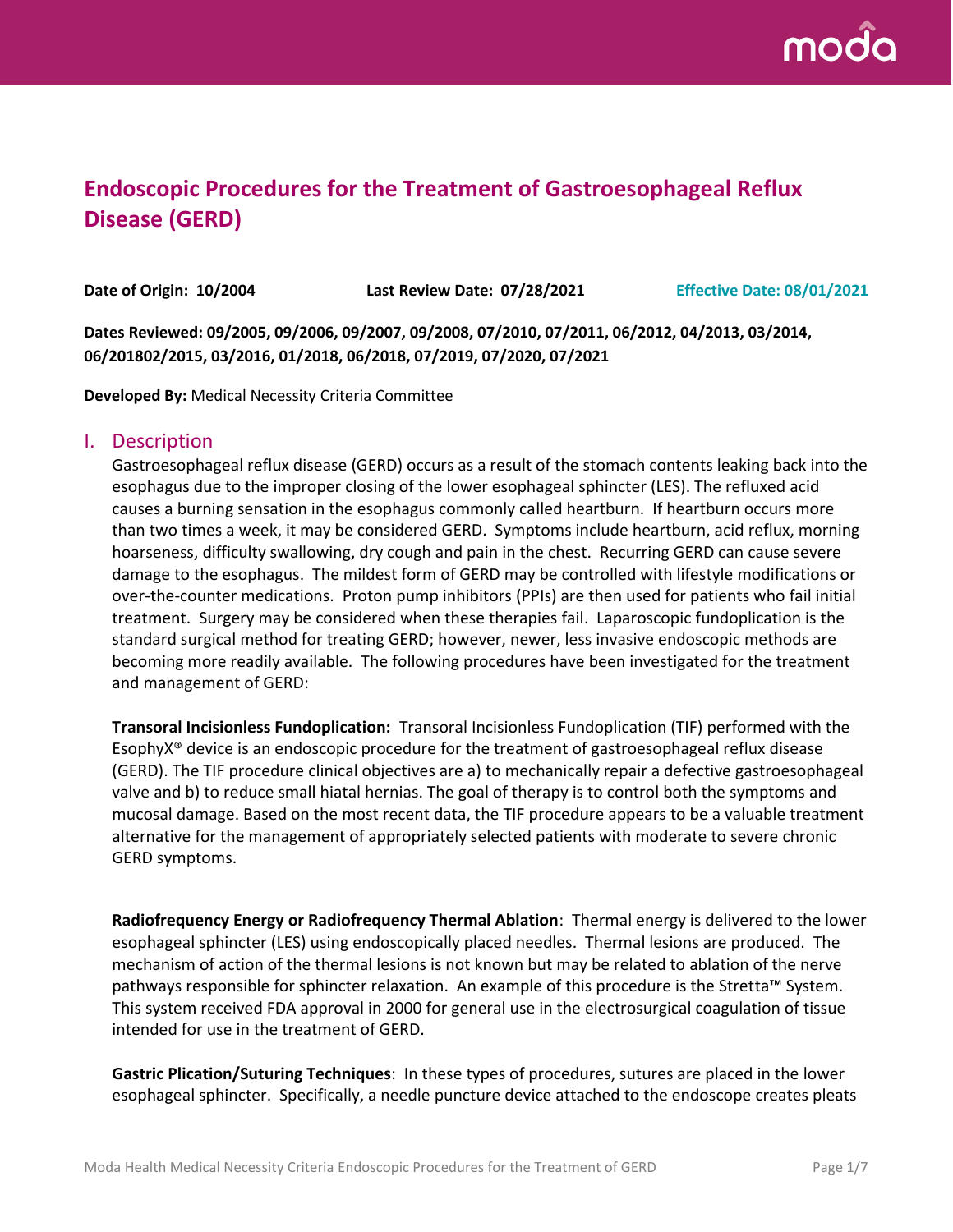through a series of sutures passed by a needle through adjoining proximal fundic folds at the gastroesophageal junction. The sutures are designed to strengthen and lengthen the sphincter in order to decrease reflux. Examples of suture plication gastroplasty devices are the EndoCinch™, Bard Endoscopic Suturing System (BESS), the Full Thickness Plicator™, and the Syntheon ARD Plicator.

**Polymer Injection/Implantation Techniques**: These types of procedures are known as bulking techniques. The goal is to provide bulking support to the sphincter. Bulking procedures include: endoscopic submucosal implantation of polymethylmethacrylate (PMMA) beads into the lower esophageal folds and implantation of expandable hydrogel prostheses at the gastroesophageal junction. Gatekeeper™ Reflux Repair System is an example of expandable hydrogel prosthesis.

### **Per-Oral Endoscopic Myotomy (POEM):** *Refer to Moda Health Medical Necessity Criteria for Surgical Treatment of Achalasia*

**The LINX® Reflux Management System:** The laparoscopic placement of magnetic esophageal rings are considered investigational. There is insufficient evidence of randomized-controlled studies that demonstrate the long-term safety and effectiveness of laparoscopically implanted magnetic esophageal rings.

Note: Endoscopic liquid polymer implantation (Boston Scientific Corporation) also known as Enteryx was recalled September 23, 2005 and is no longer available on the market.

# II. Criteria: CWQI HCS-0028A

- A. Moda Health considers **transoral incisionless fundoplication (TIF)** medically necessary when **ALL** of the following criteria are met:
	- a. 18 years of age or older
	- b. Confirmed diagnosis of esophageal reflux by endoscopy, ambulatory pH, or barium swallow testing.
	- c. History of GERD symptoms for one year occurring 2 to 3 times per week.
	- d. GERD patients with body mass index (BMI)  $\leq$  35.
	- e. History of daily proton pump inhibitor's (PPI's) for greater than 6 months
	- f. Absence of **ALL** of the following conditions;
		- i. Hiatal hernia (unless hiatal hernia is 2 cm or less)
		- ii. Esophagitis LA (Los Angeles classification system) grade C or D. *(\*See Classification below)*
		- iii. Barrett's esophagus
		- iv. Achalasia
		- v. Esophageal ulcer
		- vi. Esophageal motility disorder
		- vii. Altered esophageal anatomy preventing insertion of the device.
		- viii. No previous failed anti-reflux surgery/procedure.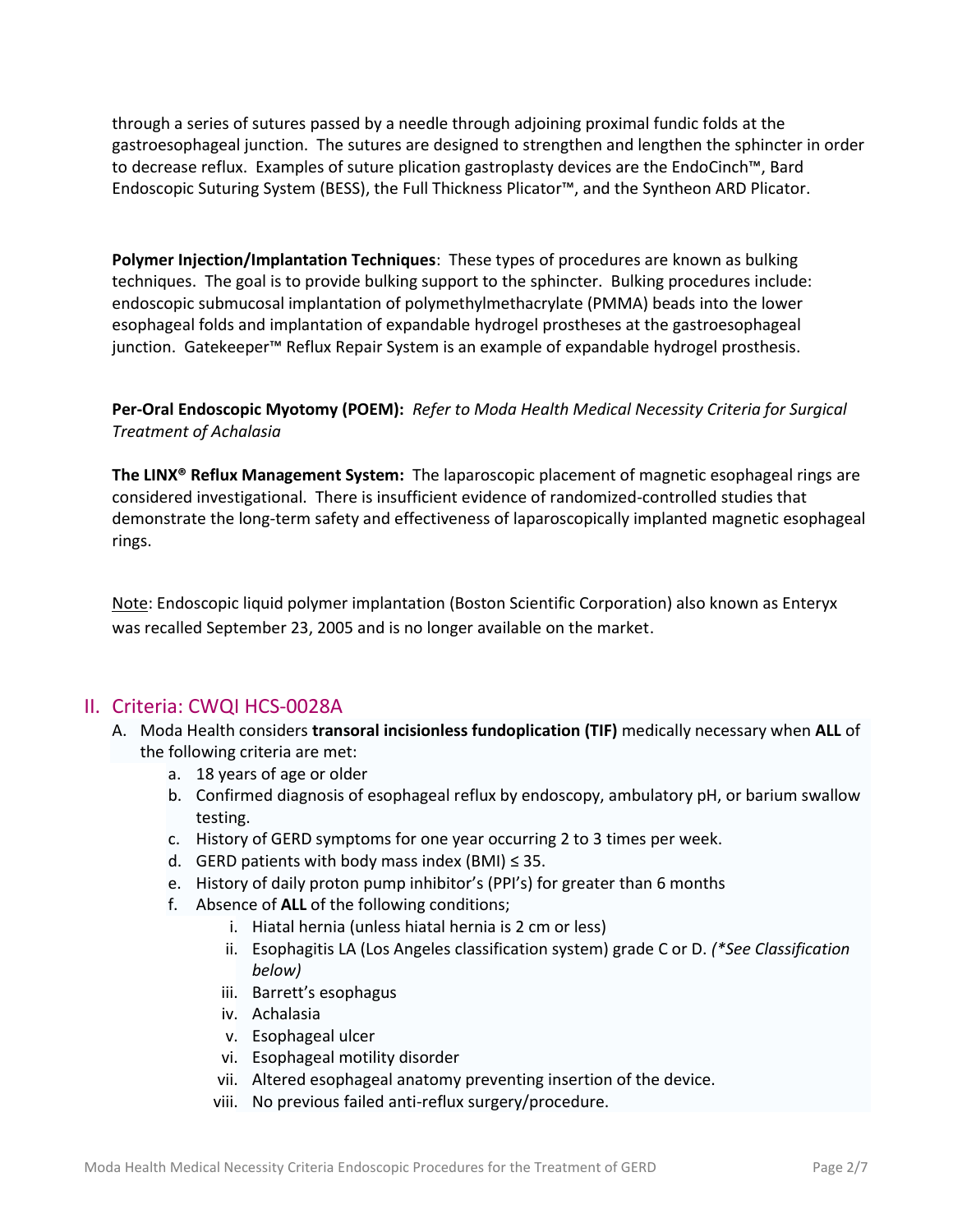- B. Moda Health considers all other endoscopic procedures for the treatment and management of GERD or other disorders of the esophagus to be experimental and investigational and/or unproven. There is insufficient published scientific evidence to support the long-term effectiveness of these procedures and to show them to be as safe and effective as other options for the treatment of GERD. Endoscopic procedures that are considered experimental and investigational including but not limited to **ALL** of the following:
	- a. Angelchik anti-reflux prosthesis
	- b. EndoCinch™ or Bard Endoscopic Suturing System (BESS)
	- c. Apollo OverStitch endoscopic suturing system
	- d. Enteryx (withdrawn from market 2007)
	- e. LINX Reflux Management System (except Medicare) *(Laparoscopic or open surgical procedure)*
	- f. StomaphyX
	- g. Full-Thickness Plicator™
	- h. Durasphere
	- i. Gatekeeper™ Reflux Repair System
	- j. Plexiglas or polymethylmethacrylate implantation.
	- k. Endoscopic Plicator System
	- l. Stretta™ System
	- m. Syntheon ARD Plicator
	- n. Electrical stimulation of the lower esophageal sphincter (EndoStim)

### **\*The Los Angeles Classification of Oesophagitis:**

- **Grade A:** One (or more) mucosal break no longer than 5 mm that does not extend between the tops of two mucosal folds
- **Grade B:** One (or more) mucosal break more than 5 mm long that does not extend between the tops of two mucosal folds
- **Grade C:** One (or more) mucosal break that is continuous between the tops of two or more mucosal folds, but which involve less than 75% of the circumference
- **Grade D:** One (or more) mucosal break which involves at least 75% of the esophageal circumference

### III. Information Submitted with the Prior Authorization Request:

- 1. Provider records of physical exam and symptoms
- 2. Prior treatments attempted
- 3. Prior medical history and surgeries/procedures related to GERD

### IV. CPT or HCPC codes covered if criteria met:

| <b>Codes</b> | <b>Description</b>                                                                         |
|--------------|--------------------------------------------------------------------------------------------|
| 43210        | Esophagogastroduodenoscopy, flexible, transoral; with esophagogastric fundoplasty, partial |
|              | or complete, includes duodenoscopy when performed                                          |
| 43659        | Unlisted laparoscopy procedure, stomach                                                    |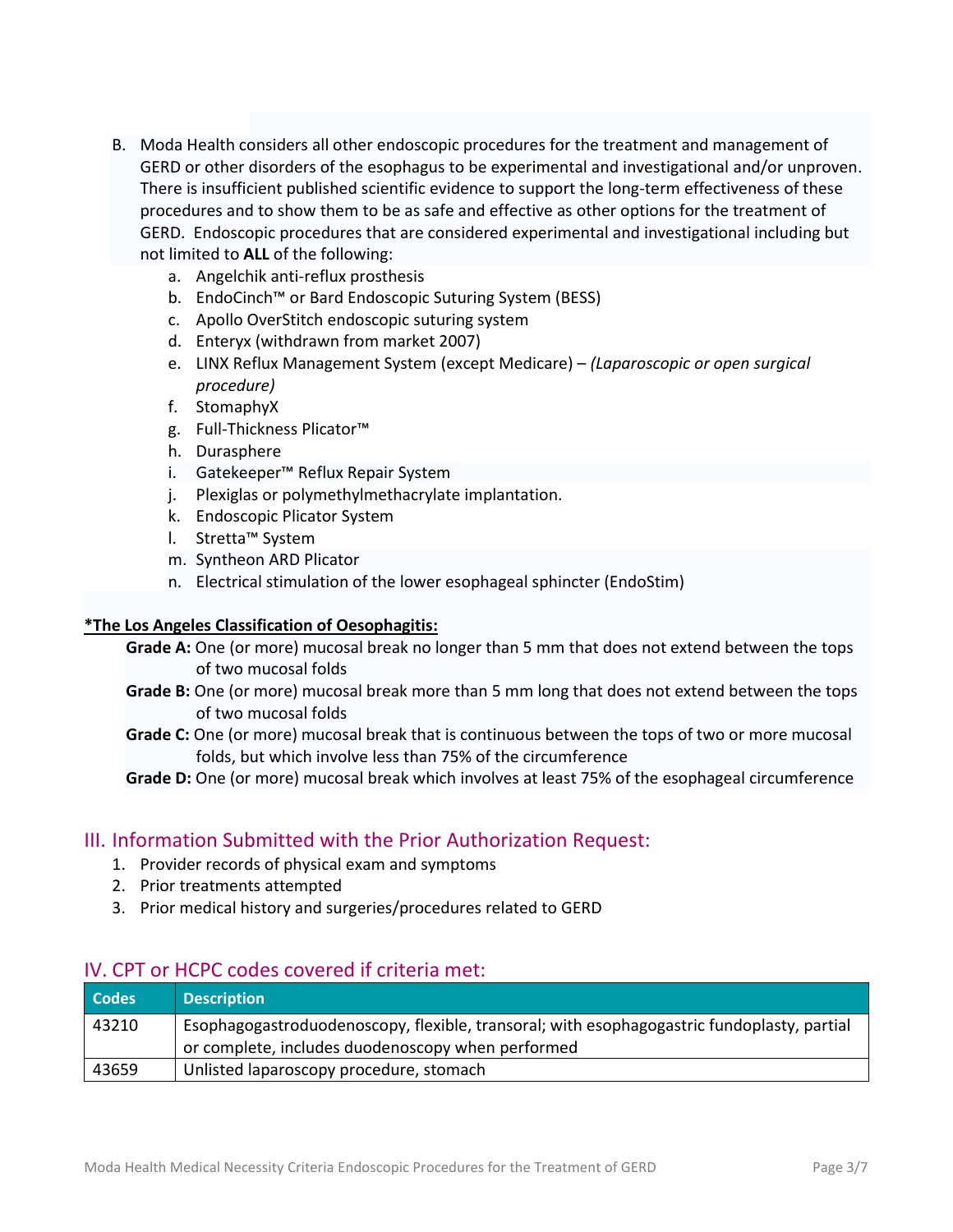# V. CPT or HCPC codes NOT covered for above listed procedures:

| <b>Codes</b> | <b>Description</b>                                                                           |  |
|--------------|----------------------------------------------------------------------------------------------|--|
| 43201        | Esophagoscopy, rigid or flexible; with directed submucosal injection(s), any substance       |  |
| 43236        | Upper gastrointestinal endoscopy including esophagus, stomach, and either the duodenum       |  |
|              | and/or jejunum as appropriate; with directed submucosal                                      |  |
|              | injection(s), any substance                                                                  |  |
| 43257        | Upper gastrointestinal endoscopy including esophagus, stomach, and either the duodenum       |  |
|              | and/or jejunum as appropriate; with delivery of thermal energy to the muscle of lower        |  |
|              | esophageal sphincter and/or gastric cardia, for treatment of gastroesophageal reflux disease |  |
| 43499        | Unlisted procedure, esophagus                                                                |  |

### VI. Annual Review History

| <b>Review Date</b> | <b>Revisions</b>                                                                                                                                                                                                         | <b>Effective Date</b> |
|--------------------|--------------------------------------------------------------------------------------------------------------------------------------------------------------------------------------------------------------------------|-----------------------|
| 04/2013            | Annual Review: Added table with review date, revisions, and effective<br>date.                                                                                                                                           | 04/24/2013            |
| 04/03/2014         | Annual Review: Added Laparoscopically implanted magnetic ring and<br>POEM to investigational procedures                                                                                                                  | 04/03/2014            |
| 02/2015            | Annual Review: Added description of POEM and statement in criteria<br>regarding other disorders of the esophagus to apply to achalasia tx with<br><b>POEM</b>                                                            | 02/25/2015            |
| 03/2016            | Annual Review - Added ICD-10 codes                                                                                                                                                                                       | 03/23/2016            |
| 07/2017            | Annual Review - removed the LINX from the list of investigational<br>procedures.                                                                                                                                         | 07/01/2017            |
| 06/2018            | Annual Review: added TIF- added LINX back to E&I-removed ICD-10<br>codes                                                                                                                                                 | 07/01/2018            |
| 07/2019            | Annual Review: removed deleted codes, updated list of endoscopic<br>procedures considered E&I                                                                                                                            | 08/01/2019            |
| 07/2020            | Annual Review: Removed Esophyx device from E/I list. Transoral<br>Incisionless Fundoplication is performed with the Esophyx device as an<br>endoscopic procedure for the treatment of gastroesophageal reflux<br>disease | 08/01/2020            |
| 07/2021            | Annual Review: No content changes                                                                                                                                                                                        | 08/01/2021            |

### VII. References

- 1. American Gastroenterological Association. Medical position statement on the management of gastroesophageal reflux disease. 2008.
- 2. Aziz AM, El-Khayat HR, Sadek A, et al. A prospective randomized trial of sham, single-dose Stretta, and double-dose Stretta for the treatment of gastroesophageal reflux disease. Surg Endosc. 2010; 24(4):818-825.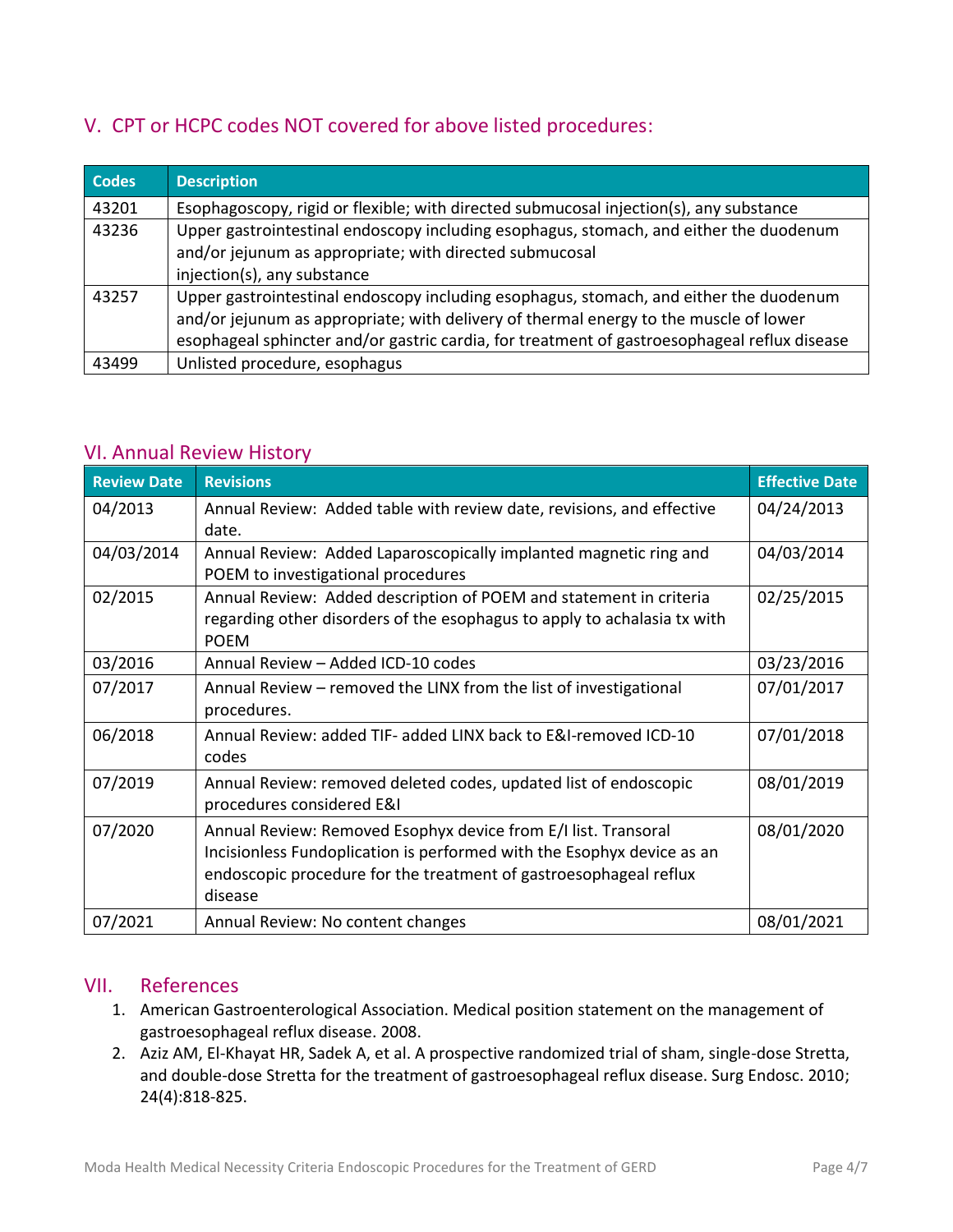- 3. Bonavina L, DeMeester T, Fockens P, et al. Laparoscopic sphincter augmentation device eliminates reflux symptoms and normalizes esophageal acid exposure: One- and 2-year results of a feasibility trial. Ann Surg. 2010; 252(5):857 862.
- 4. Bredenoord AJ. New therapies for gastroesophageal reflux disease. Minerva Gastroenterol Dietol. 2010; 56(2):129-138.
- 5. Cadière GB, Van Sante N, Graves JE, Gawlicka AK, Rajan A. Two-year results of a feasibility study on antireflux transoral incisionless fundoplication using EsophyX. Surg Endosc. 2009 May; 23(5):957-64. Epub 2009 Mar 14.
- 6. Chen, D, Barber, C, McLoughlin, P, Thavaneswaran, P, Jamieson, GG, Maddern, GJ. Systematic review of endoscopic treatments for gastro-oesophageal reflux disease. Br J Surg. 2009 Feb; 96(2):128-36. PMID: 19160349
- 7. Domagk, D, Menzel, J, Seidel, M, et al. Endoluminal gastroplasty (EndoCinch) versus endoscopic polymer implantation (Enteryx) for treatment of gastroesophageal reflux disease: 6-month results of a prospective, randomized trial. Am J Gastroenterol. 2006 Mar; 101(3):422-30. PMID: 16542275.
- 8. FDA preliminary public health notification: recall of Boston Scientific Enteryx® procedure kits and Enteryx® injector single packs for treatment of gastroesophageal reflux disease (GERD). October 14, 2005. Accessed on June 25, 2012 at:

http://www.fda.gov/MedicalDevices/Safety/AlertsandNotices/PublicHealthNotifications/UCM0645 23?utm\_campaign=Google2&utm\_source=fdaSearch&utm\_medium=website&utm\_term=enteryx& utm\_content=2

- 9. Fockens P, Cohen L, Edmundowicz SA, et al. Prospective randomized controlled trial of an injectable esophageal prosthesis versus a sham procedure for endoscopic treatment of gastroesophageal reflux disease. Surg Endosc. 2010; 24(6):1387-1397.
- 10. Haider M, Iqbal A, Filipi CJ. Endoluminal gastroplasty: a new treatment for gastroesophageal reflux disease. Thorac Surg Clin. 2005 Aug; 15(3):385-94.
- 11. Hogan WJ. Clinical trials evaluating endoscopic GERD treatments: is it time for a moratorium on the clinical use of these procedures? Am J Gastroenterol. 2006 Mar; 101(3):437-9. Jafri SM, Arora G, Triadafilopoulos G. What is left of the endoscopic antireflux devices? Curr Opin Gastroenterol. 2009; 25(4):352-357.
- 12. Johnson DA. Enteryx implant for gastroesophageal reflux disease. Curr Treat Options Gastroenterol. Feb 2005; 8(1):51-57.
- 13. Montgomery, M, Hakanson, B, Ljungqvist, O, Ahlman, B, Thorell, A. Twelve months' follow-up after treatment with the EndoCinch endoscopic technique for gastro-oesophageal reflux disease: a randomized, placebo-controlled study. Scand J Gastroenterol. 2006 Dec; 41(12):1382-9. PMID: 17101568
- 14. National Institute for Health and Clinical Excellence (NICE). Endoscopic radiofrequency ablation for gastro-oesophageal reflux disease. Interventional Procedure Guidance 292. London, UK: NICE; March 2009.
- 15. National Institute for Health and Clinical Excellence Guidance for care of the digestive system. [cited 08/12/2009]; Assessed on June 25, 2012 at:: <http://www.nice.org.uk/guidance/index.jsp?action=byTopic&o=7220>
- 16. Ozawa S, Yoshida M, Kumai K, et al. New endoscopic treatments for gastroesophageal reflux disease. Ann Thorac Cardiovasc Surg. 2005 Jun; 11(3):146-53.
- 17. Ozawa S, Yoshida M, Kumi K, et al. New endoscopic treatments for gastroesophageal reflux disease. Ann Thorac Cardiovasc Surg. 2005. 11(3):146-153.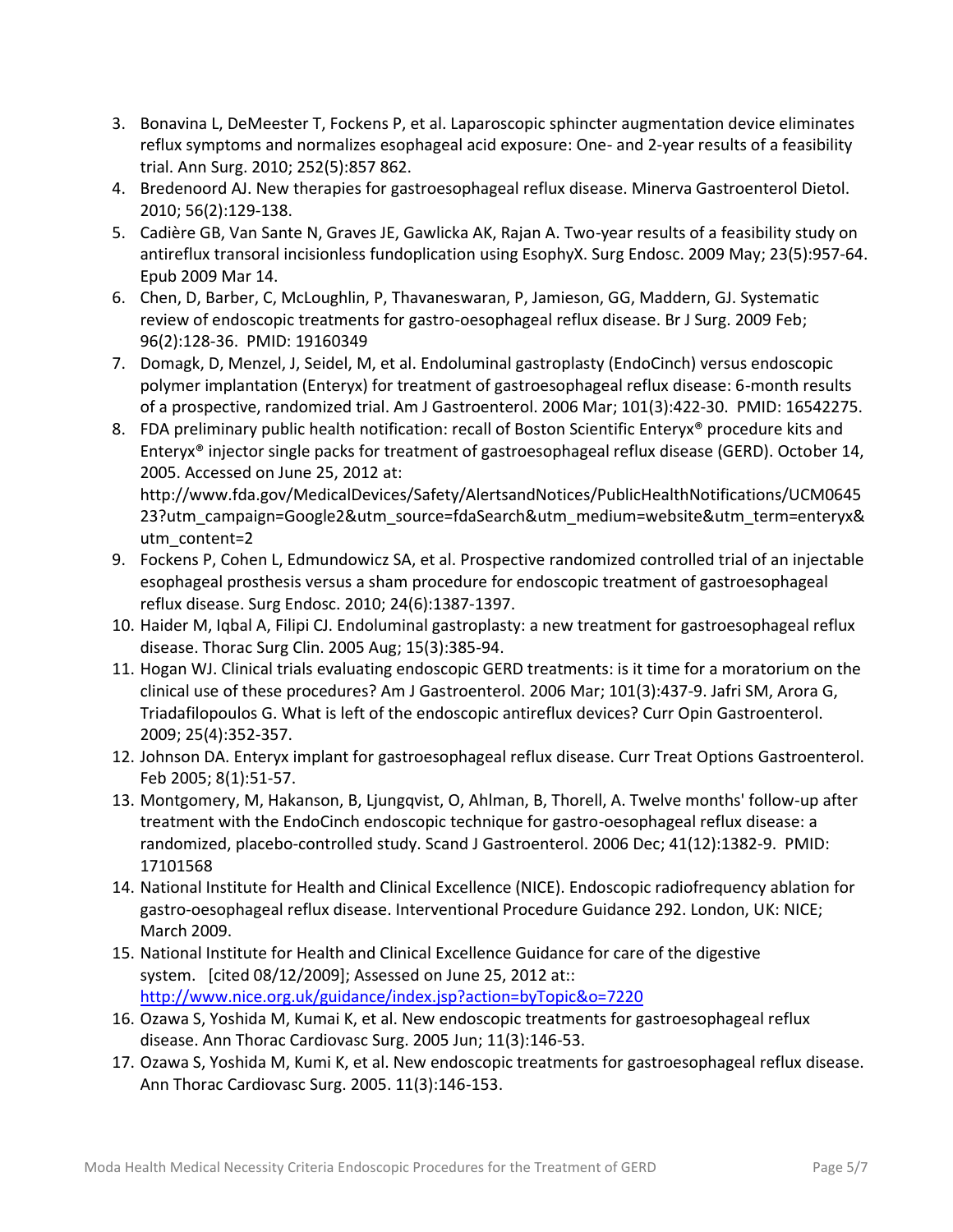- 18. Portale G, Filipi CJ, Peters JH. A current assessment of endoluminal approaches to the treatment of gastroesophageal reflux disease. Surg Innov. 2004 Dec; 11(4):225-34.
- 19. Repici, A, Fumagalli, U, Malesci, A, Barbera, R, Gambaro, C, Rosati, R. Endoluminal fundoplication (ELF) for GERD using EsophyX: a 12-month follow-up in a single-center experience. J Gastrointest Surg. 2010 Jan;14(1):1-6. PMID: 19902310.
- 20. Rothstein RI. Endoscopic therapy of gastroesophageal reflux disease: outcomes of the randomizedcontrolled trials done to date. J Clin Gastroenterol. 2008 May-Jun;42(5):594-602.
- 21. Schiefke I, Zabel-Langhennig A, Neumann S, et al. Long-term failure of endoscopic gastroplication (EndoCinch). Gut. 2005 Jun;54(6):752-8.
- 22. Schiefke, I, Zabel-Langhennig, A, Neumann, S, Feisthammel, J, Moessner, J, Caca, K. Long term failure of endoscopic gastroplication (EndoCinch). Gut. 2005 Jun;54(6):752-8. PMID: 15888777
- 23. Society of American Gastrointestinal Endoscopic Surgeons (SAGES). SAGES Position Statement on Endolumenal Therapies for Gastrointestinal Diseases. February 2009. Accessed on July 21, 2011 at http://www.sages.org/publication/id/ENDOL/
- 24. Thomson M, Antao B, Hall S, Afzal N, Hurlstone P, Swain CP, et al. Medium-term outcome of endoluminal gastroplication with the EndoCinch device in children. J Pediatr Gastroenterol Nutr. 2008 Feb;46(2):172-7.
- 25. U.S. Food and Drug Administration (FDA), Center for Devices and Radiologic Health (CDRH). 510(k) summary. Enogastric Solutions EsophyX2 System with SerosaFuse Fastener and Accessories, Model 2.7.5. November 6, 2009. K092400. Accessed June 25, 2012 at: [http://www.accessdata.fda.gov/scripts/cdrh/cfdocs/cfPMN/pmn.cfm?db=PMN&id=k092400](http://www.accessdata.fda.gov/scripts/cdrh/cfdocs/cfPMN/pmn.cfm?db=PMN&id=k092400%20)
- 26. U.S. Food and Drug Administration (FDA), Center for Devices and Radiologic Health (CDRH). 510(k)
- summary. Bard® Endoscopic Suturing System. March 20, 2000b. K994290. Accessed June 25, 2012 at: http://www.accessdata.fda.gov/scripts/cdrh/cfdocs/cfPMN/pmn.cfm?ID=131815
- 27. U.S. Food and Drug Administration (FDA), Center for Devices and Radiologic Health (CDRH). 510(k) summary. EndoGastric Solutions StomaphyX™ endoluminal fastener and delivery system. March 9, 2007. K062875. Accessed June 25, 2012 at:

http://www.accessdata.fda.gov/scripts/cdrh/devicesatfda/index.cfm

- 28. U.S. Food and Drug Administration (FDA). FDA preliminary public health notification\*. Recall of Boston Scientific Enteryx procedure kits and Enteryx injector single packs for treatment of gastroesphageal reflux disease (GERD). Alerts and Notices (Medical Devices). Rockville, MD: FDA; October 14, 2005.
- 29. von Renteln D, Schiefke I, Fuchs KH, Raczynski S, Philipper M, Breithaupt W, et al. Endoscopic fullthickness plication for the treatment of gastroesophageal reflux disease using multiple Plicator implants: 12-month multicenter study results. Surg Endosc. 2009 Aug;23(8):1866-75. Epub 2009 May 14.
- 30. Watson TJ Peters JH. Lower esophageal sphincter injections for the treatment of gastroesophageal reflux disease. Thorac Surg Clin. 2005 Aug;15(3):405-15.
- 31. Yeh RW, Triadafilopoulos G. Endoscopic antireflux therapy: the Stretta procedure. Thorac Surg Clin. 2005 Aug;15(3):395-403.
- 32. Zhi XT, Kavic SM, Park AE. Management of gastroesphageal reflux disease: medications, surgery, or endoscopic therapy? (Current status and trends). J. Long Term Eff Med Implants. 2005;15(4):375- 88.
- 33. Physician Advisors